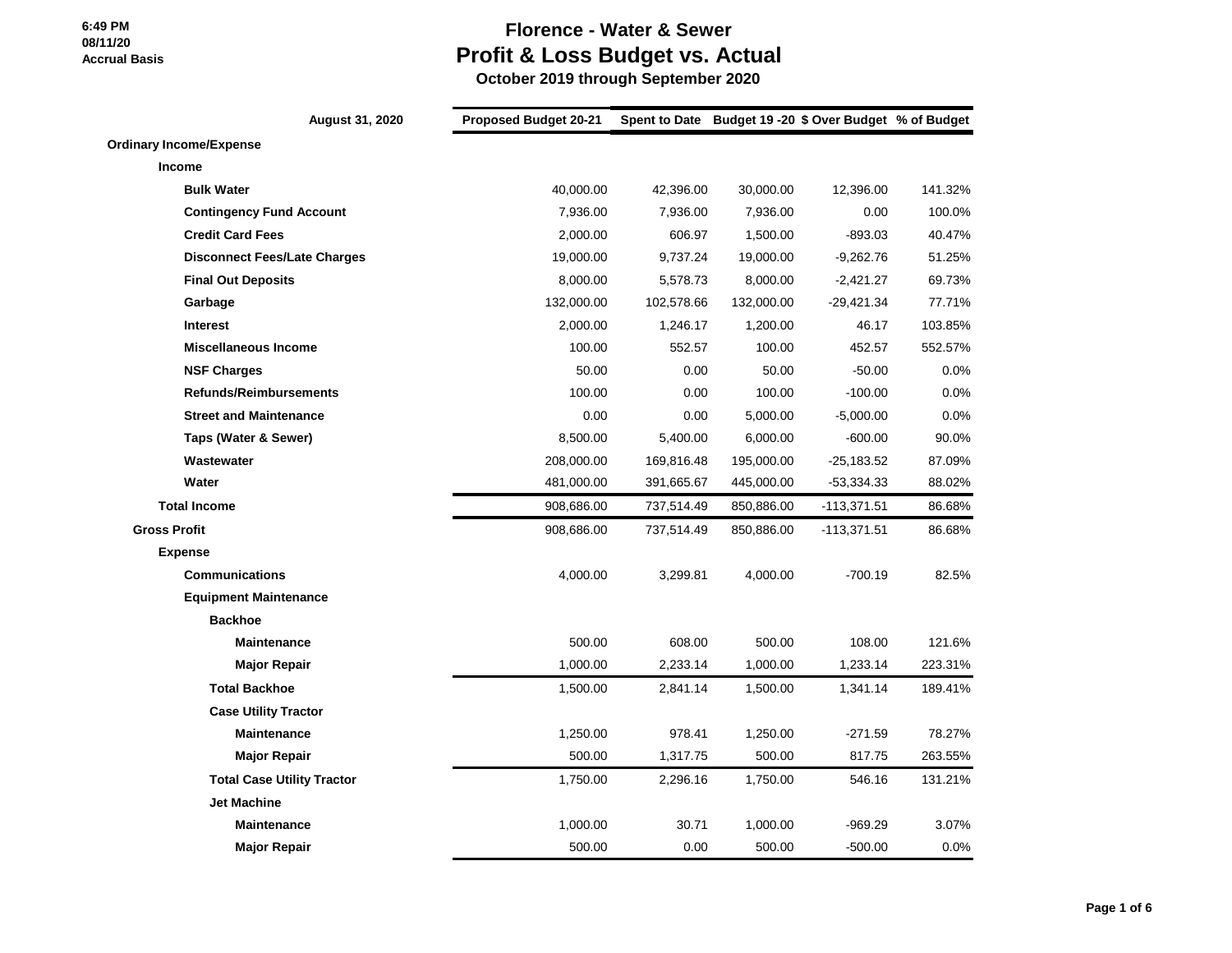# **Florence - Water & Sewer Profit & Loss Budget vs. Actual**

| August 31, 2020                    | <b>Proposed Budget 20-21</b> |           |           | Spent to Date Budget 19 -20 \$ Over Budget % of Budget |         |
|------------------------------------|------------------------------|-----------|-----------|--------------------------------------------------------|---------|
| <b>Total Jet Machine</b>           | 1,500.00                     | 30.71     | 1,500.00  | $-1,469.29$                                            | 2.05%   |
| <b>Skid Loader</b>                 |                              |           |           |                                                        |         |
| <b>Maintenance</b>                 | 500.00                       | 346.22    | 0.00      | 346.22                                                 | 100.0%  |
| <b>Total Skid Loader</b>           | 500.00                       | 346.22    | 0.00      | 346.22                                                 | 100.0%  |
| <b>Small Equipment</b>             | 2,000.00                     | 1,798.29  | 1,800.00  | $-1.71$                                                | 99.91%  |
| <b>Trucks</b>                      |                              |           |           |                                                        |         |
| 2011 Ford F-150                    | 0.00                         | 85.09     |           |                                                        |         |
| <b>Chevy (18)</b>                  |                              |           |           |                                                        |         |
| Maintenance                        | 500.00                       | 54.64     | 500.00    | $-445.36$                                              | 10.93%  |
| Total Chevy (18)                   | 500.00                       | 54.64     | 500.00    | $-445.36$                                              | 10.93%  |
| F150 (11)                          |                              |           |           |                                                        |         |
| <b>Maintenance</b>                 | 1,000.00                     | 1,305.71  | 1,000.00  | 305.71                                                 | 130.57% |
| <b>Major Repair</b>                | 1,000.00                     | 0.00      | 1,000.00  | $-1,000.00$                                            | 0.0%    |
| Total F150 (11)                    | 2,000.00                     | 1,305.71  | 2,000.00  | $-694.29$                                              | 65.29%  |
| F250 (06)                          |                              |           |           |                                                        |         |
| <b>Maintenance</b>                 | 1,000.00                     | 555.23    | 1,000.00  | $-444.77$                                              | 55.52%  |
| <b>Major Repair</b>                | 1,000.00                     | 1,292.57  | 1,000.00  | 292.57                                                 | 129.26% |
| <b>Total F250 (06)</b>             | 2,000.00                     | 1,847.80  | 2,000.00  | $-152.20$                                              | 92.39%  |
| F350 (01)                          |                              |           |           |                                                        |         |
| Maintenance                        | 0.00                         | 0.00      | 0.00      | 0.00                                                   | 0.0%    |
| Major Repair                       | 0.00                         | 0.00      | 0.00      | 0.00                                                   | 0.0%    |
| Total F350 (01)                    | 0.00                         | 0.00      | 0.00      | 0.00                                                   | 0.0%    |
| F650 (99)                          |                              |           |           |                                                        |         |
| <b>Maintenance</b>                 | 750.00                       | 325.51    | 750.00    | $-424.49$                                              | 43.4%   |
| <b>Major Repair</b>                | 750.00                       | 0.00      | 750.00    | $-750.00$                                              | 0.0%    |
| <b>Total F650 (99)</b>             | 1,500.00                     | 325.51    | 1,500.00  | $-1,174.49$                                            | 21.7%   |
| <b>Utility ATV</b>                 | 300.00                       | 0.00      | 500.00    | $-500.00$                                              | 0.0%    |
| <b>Trucks - Other</b>              | 0.00                         | 0.00      | 0.00      | 0.00                                                   | 0.0%    |
| <b>Total Trucks</b>                | 6,300.00                     | 3,618.75  | 6,500.00  | $-2,881.25$                                            | 55.67%  |
| <b>Total Equipment Maintenance</b> | 13,550.00                    | 10,931.27 | 13,050.00 | $-2,118.73$                                            | 83.77%  |
| <b>Equipment Purchase</b>          |                              |           |           |                                                        |         |
| <b>Safety Equipment</b>            | 300.00                       | 0.00      | 300.00    | $-300.00$                                              | 0.0%    |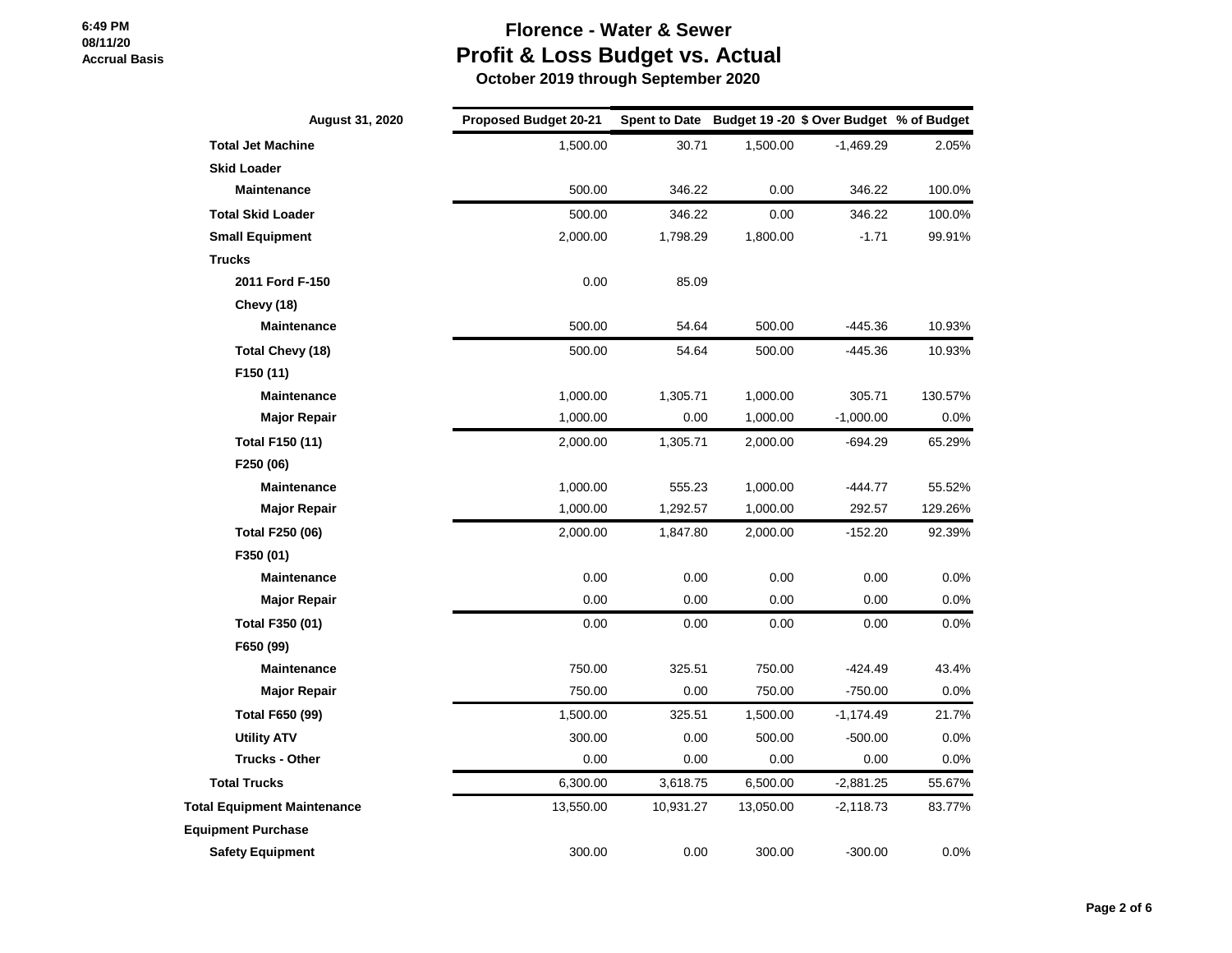# **Florence - Water & Sewer Profit & Loss Budget vs. Actual**

| <b>August 31, 2020</b>                       | <b>Proposed Budget 20-21</b> |           |            | Spent to Date Budget 19 - 20 \$ Over Budget % of Budget |         |
|----------------------------------------------|------------------------------|-----------|------------|---------------------------------------------------------|---------|
| <b>Tools</b>                                 | 2,200.00                     | 1,027.68  | 3,200.00   | $-2,172.32$                                             | 32.12%  |
| <b>Equipment Purchase - Other</b>            | 0.00                         | 0.00      | 0.00       | 0.00                                                    | $0.0\%$ |
| <b>Total Equipment Purchase</b>              | 2,500.00                     | 1,027.68  | 3,500.00   | $-2,472.32$                                             | 29.36%  |
| <b>Equipment Repairs/Purchase/Main</b>       |                              |           |            |                                                         |         |
| <b>Small Equipment Maintenance</b>           | 0.00                         | 25.74     | 0.00       | 25.74                                                   | 100.0%  |
| <b>Total Equipment Repairs/Purchase/Main</b> | 0.00                         | 25.74     | 0.00       | 25.74                                                   | 100.0%  |
| <b>Garbage Expense</b>                       | 118,000.00                   | 91,249.20 | 120,000.00 | $-28,750.80$                                            | 76.04%  |
| <b>General and Administrative</b>            |                              |           |            |                                                         |         |
| Audit                                        | 9,000.00                     | 8,895.00  | 8,500.00   | 395.00                                                  | 104.65% |
| <b>Bank Charges</b>                          |                              |           |            |                                                         |         |
| <b>Charges</b>                               | 100.00                       | 5.00      | 180.00     | $-175.00$                                               | 2.78%   |
| <b>Reorders</b>                              | 200.00                       | 61.39     | 200.00     | $-138.61$                                               | 30.7%   |
| <b>Total Bank Charges</b>                    | 300.00                       | 66.39     | 380.00     | $-313.61$                                               | 17.47%  |
| <b>Computer Maintenance</b>                  | 650.00                       | 117.75    | 650.00     | $-532.25$                                               | 18.12%  |
| <b>Credit Card Fees</b>                      | 3,000.00                     | 2,159.36  | 5,000.00   | $-2,840.64$                                             | 43.19%  |
| <b>Fire &amp; Safety</b>                     | 200.00                       | 64.50     | 200.00     | $-135.50$                                               | 32.25%  |
| Fuel                                         | 5,500.00                     | 4,898.89  | 6,000.00   | $-1,101.11$                                             | 81.65%  |
| Misc.                                        | 50.00                        | 0.00      | 50.00      | $-50.00$                                                | $0.0\%$ |
| <b>Office/Shop Supplies</b>                  | 3,600.00                     | 2,855.26  | 3,600.00   | $-744.74$                                               | 79.31%  |
| Postage                                      | 3,000.00                     | 2,026.36  | 3,000.00   | $-973.64$                                               | 67.55%  |
| <b>Professional Fees</b>                     | 8,000.00                     | 19,219.98 | 8,000.00   | 11,219.98                                               | 240.25% |
| <b>Public Works Building</b>                 |                              |           |            |                                                         |         |
| <b>Electricity</b>                           | 6,000.00                     | 1,881.98  | 2,000.00   | $-118.02$                                               | 94.1%   |
| <b>Maintenance</b>                           | 2,400.00                     | 2,227.56  | 1,500.00   | 727.56                                                  | 148.5%  |
| Phone                                        | 5,100.00                     | 4,656.64  | 5,500.00   | -843.36                                                 | 84.67%  |
| <b>Total Public Works Building</b>           | 13,500.00                    | 8,766.18  | 9,000.00   | $-233.82$                                               | 97.4%   |
| <b>Publications</b>                          | 500.00                       | 90.00     | 800.00     | $-710.00$                                               | 11.25%  |
| <b>Software Maintenance</b>                  | 3,000.00                     | 1,593.00  | 1,800.00   | $-207.00$                                               | 88.5%   |
| <b>Uniforms</b>                              | 0.00                         | 0.00      | 0.00       | 0.00                                                    | $0.0\%$ |
| <b>Total General and Administrative</b>      | 50,300.00                    | 50,752.67 | 46,980.00  | 3,772.67                                                | 108.03% |
| <b>Payments</b>                              |                              |           |            |                                                         |         |
| 2014 C of O                                  | 50,000.00                    | 0.00      | 50,000.00  | $-50,000.00$                                            | 0.0%    |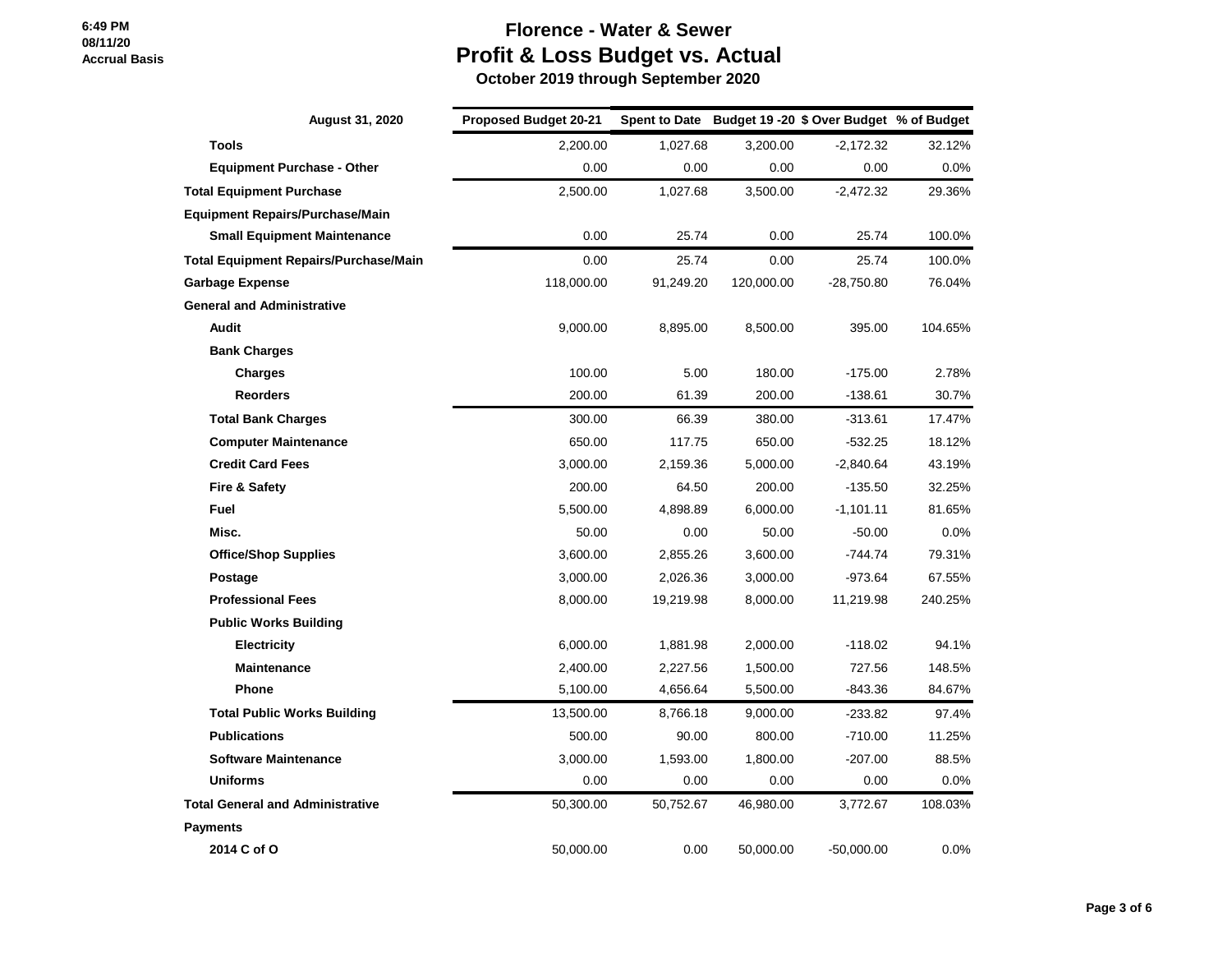## **Florence - Water & Sewer Profit & Loss Budget vs. Actual**

| <b>August 31, 2020</b>            | <b>Proposed Budget 20-21</b> |            |            | Spent to Date Budget 19 - 20 \$ Over Budget % of Budget |         |
|-----------------------------------|------------------------------|------------|------------|---------------------------------------------------------|---------|
| 2018 Chevy                        | 8,139.00                     | 8,134.40   | 8,140.00   | $-5.60$                                                 | 99.93%  |
| 2019 C of O                       | 40,000.00                    | 0.00       | 36,000.00  | $-36,000.00$                                            | $0.0\%$ |
| <b>Gov Capital New Equipment</b>  | 12,000.00                    | 0.00       | 0.00       | 0.00                                                    | 0.0%    |
| Grants                            | 27,500.00                    | 23,050.00  | 27,500.00  | $-4,450.00$                                             | 83.82%  |
| <b>Heavy Equipment</b>            | 9,721.00                     | 9,720.63   | 9,721.00   | $-0.37$                                                 | 100.0%  |
| <b>SIB Loan</b>                   | 7,936.00                     | 7,935.95   | 7,936.00   | $-0.05$                                                 | 100.0%  |
| <b>Total Payments</b>             | 155,296.00                   | 48,840.98  | 139,297.00 | $-90,456.02$                                            | 35.06%  |
| Payroll                           |                              |            |            |                                                         |         |
| <b>COVID-19 Hazard Pay</b>        |                              | 4,683.03   |            |                                                         |         |
| <b>Insurance</b>                  | 37,500.00                    | 29,008.72  | 31,500.00  | $-2,491.28$                                             | 92.09%  |
| Longevity                         | 1,250.00                     | 790.50     | 791.00     | $-0.50$                                                 | 99.94%  |
| <b>Medicare</b>                   | 3,100.00                     | 2,457.34   | 3,000.00   | $-542.66$                                               | 81.91%  |
| <b>Overtime/Certificates</b>      | 0.00                         | 8,537.19   | 8,000.00   | 537.19                                                  | 106.72% |
| <b>Retirement Company</b>         | 10,250.00                    | 7,828.98   | 8,354.00   | $-525.02$                                               | 93.72%  |
| <b>Salaries</b>                   |                              |            |            |                                                         |         |
| <b>Billing Clerk</b>              | 0.00                         | 12,230.14  | 14,462.00  | $-2,231.86$                                             | 84.57%  |
| <b>Public Works Crew Leader</b>   | 0.00                         | 44,444.19  | 47,133.00  | $-2,688.81$                                             | 94.3%   |
| <b>Public Works Technician I</b>  | 0.00                         | 23,687.98  | 25,709.00  | $-2,021.02$                                             | 92.14%  |
| <b>Public Works Technician II</b> | 0.00                         | 25,072.12  | 26,780.00  | $-1,707.88$                                             | 93.62%  |
| <b>Summer Help</b>                | 0.00                         | 2,720.00   |            |                                                         |         |
| <b>Wastewater Operator</b>        | 0.00                         | 42,036.84  | 44,991.00  | $-2,954.16$                                             | 93.43%  |
| <b>Water Operator</b>             | 0.00                         | 15,325.00  | 17,000.00  | $-1,675.00$                                             | 90.15%  |
| <b>Total Salaries</b>             | 0.00                         | 165,516.27 | 176,075.00 | $-10,558.73$                                            | 94.0%   |
| <b>Social Security FICA</b>       | 13,210.00                    | 10,507.31  | 11,000.00  | $-492.69$                                               | 95.52%  |
| SUI                               | 1,248.00                     | 864.00     | 1,300.00   | $-436.00$                                               | 66.46%  |
| Wages                             | 210,000.00                   | 0.00       | 0.00       | 0.00                                                    | 0.0%    |
| <b>Total Payroll</b>              | 276,558.00                   | 230,193.34 | 240,020.00 | $-9,826.66$                                             | 95.91%  |
| Personnel                         |                              |            |            |                                                         |         |
| <b>Drug Testing</b>               | 100.00                       | 0.00       | 100.00     | $-100.00$                                               | $0.0\%$ |
| <b>Insurance Bond</b>             | 70.00                        | 70.00      | 70.00      | 0.00                                                    | 100.0%  |
| <b>Membership Fees</b>            | 1,800.00                     | 1,784.31   | 1,500.00   | 284.31                                                  | 118.95% |
| <b>Safety</b>                     | 700.00                       | 6,474.09   | 750.00     | 5,724.09                                                | 863.21% |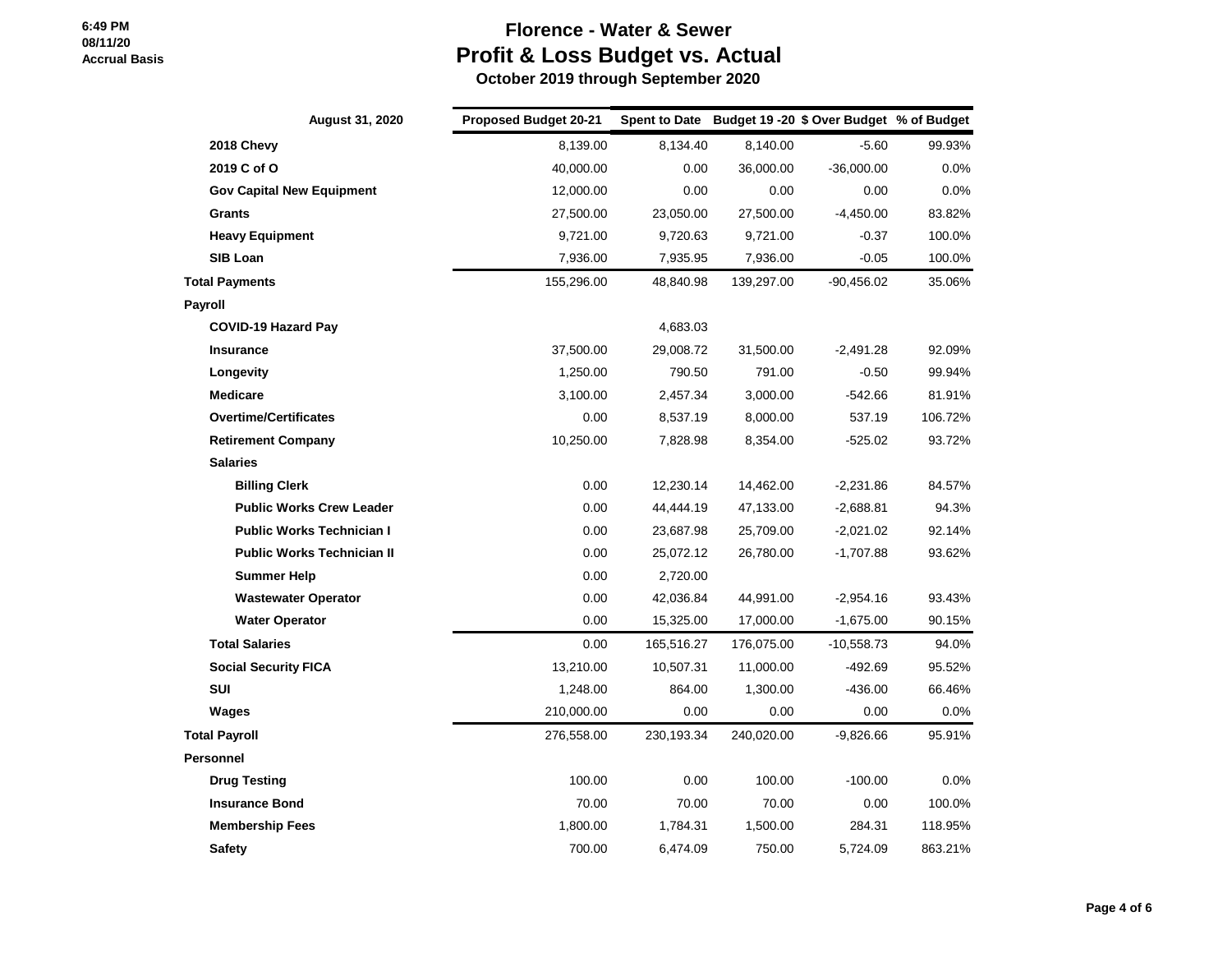# **Florence - Water & Sewer Profit & Loss Budget vs. Actual**

| <b>August 31, 2020</b>                    | <b>Proposed Budget 20-21</b> |            |            | Spent to Date Budget 19 - 20 \$ Over Budget % of Budget |         |
|-------------------------------------------|------------------------------|------------|------------|---------------------------------------------------------|---------|
| <b>Training</b>                           | 1,800.00                     | 1,501.00   | 1,800.00   | $-299.00$                                               | 83.39%  |
| <b>Uniforms</b>                           | 1,500.00                     | 750.45     | 2,000.00   | $-1,249.55$                                             | 37.52%  |
| <b>Total Personnel</b>                    | 5,970.00                     | 10,579.85  | 6,220.00   | 4,359.85                                                | 170.09% |
| <b>Public Works Director</b>              | 0.00                         | 0.00       | 0.00       | 0.00                                                    | 0.0%    |
| <b>SCADA</b>                              | 8.000.00                     | 9,082.98   | 5.000.00   | 4,082.98                                                | 181.66% |
| <b>Surface Water</b>                      |                              |            |            |                                                         |         |
| <b>Committed Water Charge</b>             | 18,750.00                    | 18,750.00  | 18,750.00  | 0.00                                                    | 100.0%  |
| <b>Minimum Monthly Charge</b>             | 6.000.00                     | 4,341.33   | 15,600.00  | $-11,258.67$                                            | 27.83%  |
| <b>Rerserved Water Charge</b>             | 19,162.00                    | 19,161.48  | 19,162.00  | $-0.52$                                                 | 100.0%  |
| Volume Charges per 1,000 Gallon           | 82,000.00                    | 75,614.79  | 75,000.00  | 614.79                                                  | 100.82% |
| <b>Total Surface Water</b>                | 125,912.00                   | 117,867.60 | 128,512.00 | $-10,644.40$                                            | 91.72%  |
| <b>Wastewater Collection System</b>       |                              |            |            |                                                         |         |
| <b>Sewerline Maintenance</b>              | 10,000.00                    | 11,084.99  | 10,000.00  | 1,084.99                                                | 110.85% |
| <b>Total Wastewater Collection System</b> | 10,000.00                    | 11,084.99  | 10,000.00  | 1,084.99                                                | 110.85% |
| <b>Wastewater Plant</b>                   |                              |            |            |                                                         |         |
| <b>Supplies</b>                           | 0.00                         | 0.00       | 0.00       | 0.00                                                    | 0.0%    |
| <b>Total Wastewater Plant</b>             | 0.00                         | 0.00       | 0.00       | 0.00                                                    | 0.0%    |
| <b>Wastewater Treatment Plant</b>         |                              |            |            |                                                         |         |
| <b>Disinfection</b>                       |                              |            |            |                                                         |         |
| <b>Disinfection Chemicals</b>             | 3,000.00                     | 3,077.60   | 2,500.00   | 577.60                                                  | 123.1%  |
| <b>Disinfection Maintenance-</b>          | 2,000.00                     | 0.00       | 2,500.00   | $-2,500.00$                                             | 0.0%    |
| <b>Total Disinfection</b>                 | 5,000.00                     | 3,077.60   | 5,000.00   | $-1,922.40$                                             | 61.55%  |
| <b>Electricity</b>                        | 24,000.00                    | 21,343.84  | 16,500.00  | 4,843.84                                                | 129.36% |
| <b>Grounds/Building Maintenance</b>       | 2,000.00                     | 1,741.61   | 1,000.00   | 741.61                                                  | 174.16% |
| Lab                                       | 6,000.00                     | 4,811.00   | 6,000.00   | $-1,189.00$                                             | 80.18%  |
| <b>Maintenance</b>                        | 12,000.00                    | 9,921.19   | 12,000.00  | $-2,078.81$                                             | 82.68%  |
| Sludge                                    | 3,000.00                     | 2,399.19   | 3,000.00   | $-600.81$                                               | 79.97%  |
| <b>Supplies</b>                           | 3,000.00                     | 2,787.35   | 3,000.00   | $-212.65$                                               | 92.91%  |
| <b>TCEQ Permit</b>                        | 1,500.00                     | 1,451.20   | 1,500.00   | $-48.80$                                                | 96.75%  |
| <b>Total Wastewater Treatment Plant</b>   | 56,500.00                    | 47,532.98  | 48,000.00  | $-467.02$                                               | 99.03%  |
| <b>Water Distribution</b>                 |                              |            |            |                                                         |         |
| <b>Supplies</b>                           | 0.00                         | 28.22      | 0.00       | 28.22                                                   | 100.0%  |